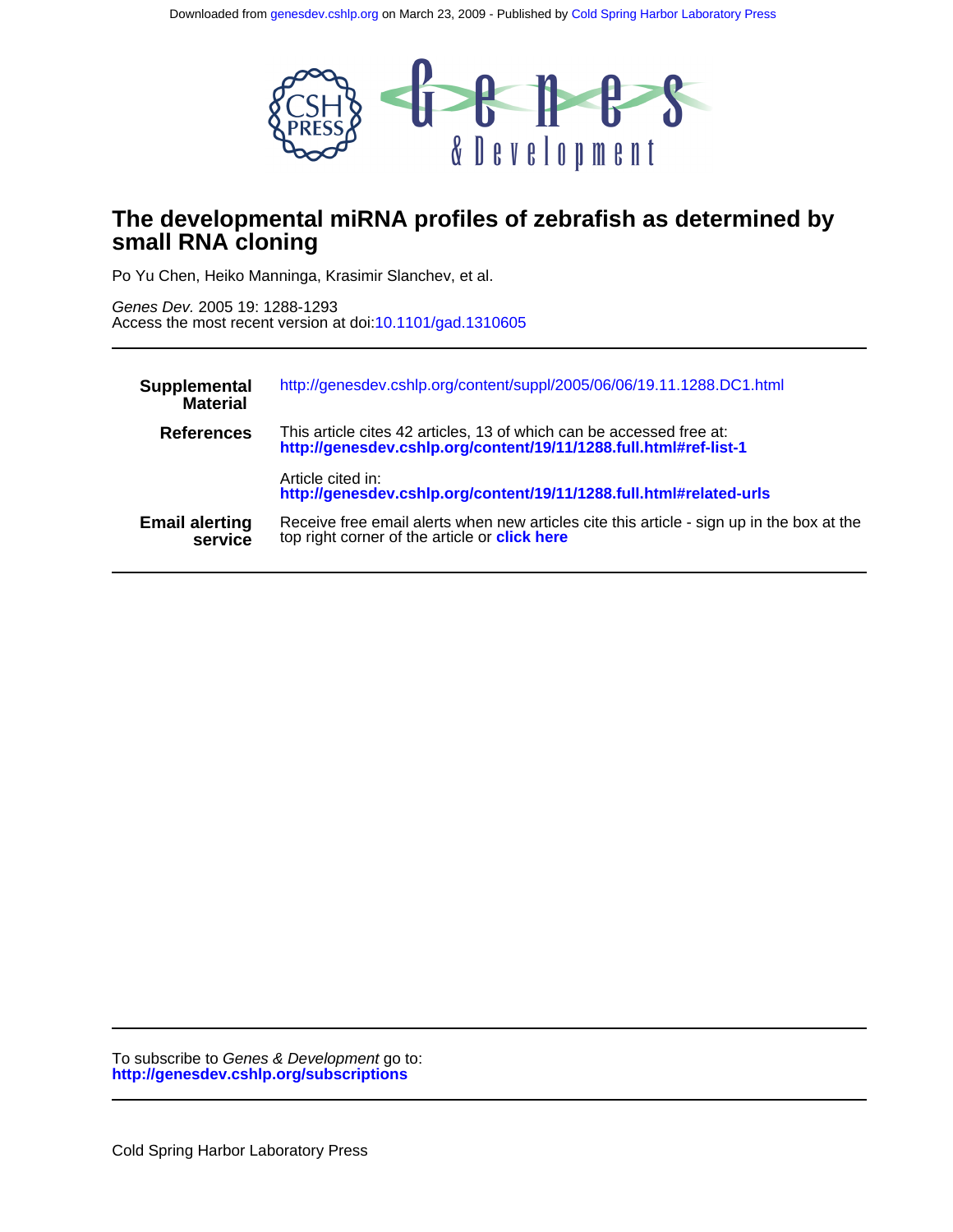## **RESEARCH COMMUNICATION**

## **The developmental miRNA profiles of zebrafish as determined by small RNA cloning**

Po Yu Chen,<sup>1</sup> Heiko Manninga,<sup>2</sup> **Krasimir Slanchev,3 Minchen Chien,4** James J. Russo,<sup>4</sup> Jingyue Ju,<sup>4,5</sup> Robert Sheridan,<sup>6</sup> **Bino John,6 Debora S. Marks,7 Dimos Gaidatzis,8 Chris Sander,6,9 Mihaela Zavolan,8,10 and** Thomas Tusch<sup>1,11</sup>

1 Laboratory of RNA Molecular Biology, The Rockefeller University, New York, New York 10021, USA; <sup>2</sup>Department of Cellular Biochemistry, Max-Planck-Institute for Biophysical Chemistry, D-37077 Göttingen, Germany; <sup>3</sup>Germ Cell Development, Max-Planck-Institute for Biophysical Chemistry, D-37070 Göttingen, Germany; <sup>4</sup>Columbia Genome Center, New York, New York 10032, USA; 5 Department of Chemical Engineering, Columbia University, New York, New York 10027, USA; <sup>6</sup>Computational Biology Center, Memorial Sloan-Kettering Cancer Center, New York, New York 10021, USA; <sup>7</sup>Department of Systems Biology, Harvard Medical School, Boston, Massachusetts 02115, USA; 8 Biozentrum der Universität Basel, CH-4056 Basel, Switzerland

**MicroRNAs (miRNAs) represent a family of small, regulatory, noncoding RNAs that are found in plants and animals. Here, we describe the miRNA profile of the zebrafish** *Danio rerio* **resolved in a developmental and celltype-specific manner. The profiles were obtained from larger-scale sequencing of small RNA libraries prepared from developmentally staged zebrafish, and two adult fibroblast cell lines derived from the caudal fin (ZFL) and the liver epithelium (SJD). We identified a total of 154 distinct miRNAs expressed from 343 miRNA genes. Other experimental/computational sources support an additional 10 miRNAs encoded by 19 genes. The miRNAs can be classified into 87 distinct families. Cross-species comparison indicates that 81 families are conserved in mammals, 17 of which also have at least one member conserved in an invertebrate. Our analysis reveals that the zygotes are essentially devoid of miRNAs and that their expression begins during the blastula period with a zebrafish-specific family of miRNAs encoded by closely spaced multicopy genes. Computational predictions of zebrafish miRNA targets are provided that take into account the depth of evolutionary conservation. Besides miRNAs, we identified a prominent class of repeat-associated small interfering RNAs (rasiRNAs).**

**10E-MAIL Mihaela.Zavolan@unibas.ch; FAX 41-61-267-15-84. 11E-MAIL ttuschl@mail.rockefeller.edu; FAX (212) 327-7652.**

Supplemental material is available at http://www.genesdev.org. Received February 25, 2005; revised version accepted April 21, 2005.

The zebrafish is an important model organism to study vertebrate development (Grunwald and Eisen 2002), and its genome sequence is close to completion (http://www. sanger.ac.uk/Projects/D\_rerio). The current zebrafish genome assembly (Zv4 June 2004, ftp://ftp.ensembl.org/ pub/assembly/zebrafish/Zv4release) contains  $1.56 \times 10^9$ base pairs (Gbp), which corresponds to about half the size of the available human genome sequence. The number of predicted genes, which is ∼24,000, is nearly identical for the zebrafish and human assemblies (http://www. ensembl.org). Recently, an abundant noncoding RNA gene family has been discovered in plants and animals, whose members are known as microRNAs (miRNAs) (for review, see Ambros 2004; Bartel 2004; He and Hannon 2004). miRNAs regulate gene expression post-transcriptionally and are expressed in a developmental and cell-type-specific manner. The developmental regulation of miRNAs has only been studied systematically in the invertebrates *Caenorhabditis elegans* (Lau et al. 2001; Lee and Ambros 2001; Ambros et al. 2003; Lim et al. 2003b) and *Drosophila melanogaster* (Lagos-Quintana et al. 2001; Aravin et al. 2003; Lai et al. 2003; Sempere et al. 2003), but very little information is available concerning vertebrate miRNAs. The miRNA profile during the development from oocyte to tadpole stage was recently studied in *Xenopus laevis* using a combination of stagespecific small RNA cloning and Northern analysis (Watanabe et al. 2005). This study only identified 28 distinct miRNAs, three of which were novel miRNA genes. The number of currently validated miRNA genes in zebrafish is of similar size (Lim et al. 2003a), and expression was not resolved as a function of development. In rat, miRNA expression changes were noticed during brain development (Krichevsky et al. 2003). In mouse embryos, the spatial expression patterns of let-7b and let-7c, miR-1, miR-196a, and miR-10a have been examined during development (Mansfield et al. 2004).

Rather than examining the specific expression of miRNAs, it is possible to assess the general contribution of miRNAs during development by knocking out components of the RNA silencing machinery. Dicer RNase III knockout in mouse causes early embryonic lethality (Bernstein et al. 2003). Dicer-deficient zebrafish arrest during larval stage development only at around day 10, because maternally contributed Dicer maintains miRNA maturation during the early development of the homozygous mutant (Wienholds et al. 2003). However, if the maternal Dicer contribution is eliminated, defects appear much earlier during gastrulation, brain formation, somitogenesis, and heart development (Giraldez et al. 2005).

In order to obtain a comprehensive picture of the total number of miRNAs expressed during development of a vertebrate model organism, we recorded the miRNA profiles during the development of zebrafish. In contrast to previous studies, we have cloned and sequenced miRNAs at a larger scale that permitted the identification of 154 distinct miRNAs, 10 of which have not been

<sup>[</sup>*Keywords*: Development; microRNA; rasiRNA; zebrafish] **Corresponding authors.**

**<sup>9</sup> E-MAIL sander@mskcc.org; FAX (646) 735-0021.**

Article and publication are at http://www.genesdev.org/cgi/doi/10.1101/ gad.1310605.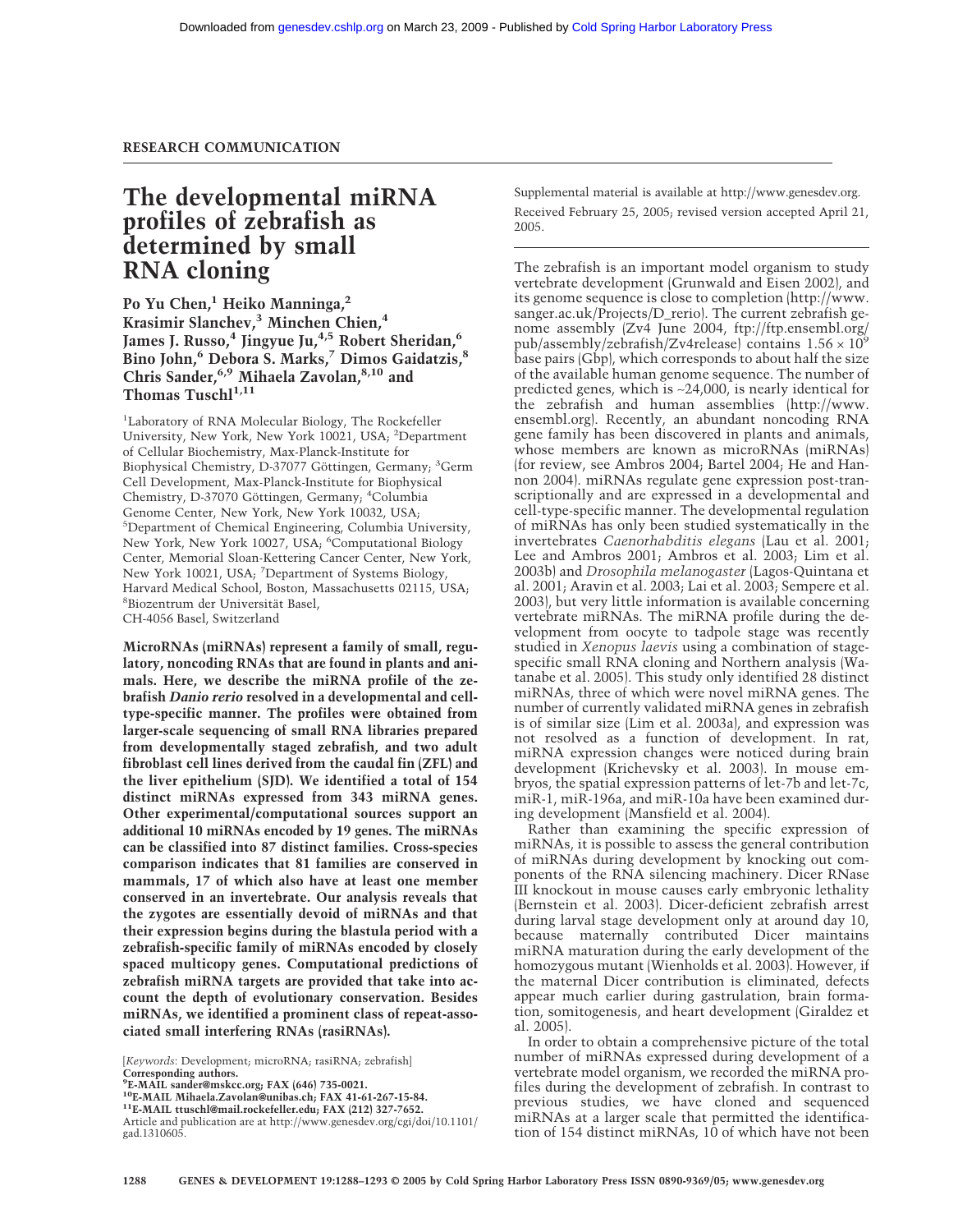### previously identified in either zebrafish or other species. These 154 miRNAs map to 343 unique miRNA precursors. Phylogenetic conservation analysis of experimentally confirmed miRNAs in mammals and previous PCR-based specific amplification of zebrafish miRNA candidates (Lim et al. 2003a) supports the presence of another 10 low-abundance miRNAs encoded by 19 miRNA genes. The cloning approach also revealed the presence of repeat-associated small interfering RNAs (rasiRNAs) in fish as a distinct size class of small RNAs. To facilitate biochemical analysis of miRNA function in zebrafish, we provide zebrafish target predictions explicitly including conservation analysis.

### **Results and Discussion**

#### *Characterization of zebrafish miRNAs*

In order to identify the zebrafish miRNAs, we cloned and sequenced small RNA libraries prepared from total RNA isolated from zebrafish at different developmental stages and some selected zebrafish cell lines (Pfeffer et al. 2003). The stages we examined corresponded to the early zygote period (0 h), the blastula period (4 h), the segmentation period (12 h), the pharyngula period (24 h), the hatching period (48 h), and several months old male and female adults (Kimmel et al. 1995). In addition, two fibroblast cell lines derived from caudal fin (ZFL) and liver epithelium (SJD) were examined.

From 7835 small RNA clones sequenced, 4658 (59%) could be annotated as miRNAs (Supplementary Table 2). The majority of the remaining small RNAs correspond to fragments of rRNA, tRNA, mRNA, and repeat-annotated sequences from zebrafish. Eight percent of the small RNA clones could not be functionally annotated but mapped to the currently available zebrafish genomic sequences, and 5.5% of the clones could not be mapped to the zebrafish genome, but we noticed that some of these sequences matched bacterial genomic sequences.

We have identified by cloning 154 distinct miRNAs (Supplementary Table 1). Four other miRNAs have been previously validated in zebrafish using a miRNA-selective PCR-based amplification method (Lim et al. 2003a), and another six miRNAs can be identified as homologs of cloned mammalian miRNAs. Taken together, these miRNAs can be classified into 87 distinct families (Supplementary Table 3). Relying on the currently available sequence information for human, mouse, rat, chicken, pufferfish, frog, fruitfly, and the nematode *Caenorhabditis elegans*, the families can be subdivided by the pattern of evolutionary conservation. Eighty-one families are conserved in mammals, out of which 17 include conservation in at least one invertebrate. Four families are found only in chicken, fish, and frog; one family is found only in fish and frog; and one miRNA appears specific only to zebrafish. The zebrafish miRNA precursor sequences are distributed over 362 unique genomic locations (Supplementary Table 4). Sixty-eight of the distinct miRNAs are potentially transcribed from multicopy miRNA genes, unless some of these copies are transcriptionally inactive pseudogenes.

miRNAs are frequently organized in gene clusters (Lagos-Quintana et al. 2001; Lau et al. 2001). We considered pre-miRNAs as clustered if they mapped <20 kb apart and had the same direction of transcription. The 20-kb cutoff was selected to incorporate genomic segments encoding the spliced clusters of miR-125–let-7–miR-99/100 (Aravin et al. 2003; Rodriguez et al. 2004). We obtained 53 clusters, which together contain 218 of the 362 precursors (Supplementary Table 5). The two largest clusters contain 58 and 33 of sequence-related pre-miRNAs, and their genomic regions are 16 and 30 kb in size, respectively. The remaining clusters are much smaller and contain on average 2.5 pre-miRNAs, with a mean cluster size of 3163 bp  $[SD = 4714$  bp) (see also Supplementary Fig. 2). Pairs of clustered miRNAs have higher alignment scores than random pairs of zebrafish miRNAs, consistent with the hypothesis that gene duplication is responsible, at least in part, for the emergence of these clusters (Supplementary Fig. 1).

To identify repeat-derived small RNAs that may play a role in regulating chromatin structure (for review, see Lippman and Martienssen 2004), we extracted sequences from the small RNA pool that were annotated as "repeat" or "none" and that mapped perfectly to at least five genomic loci (Supplementary Table 2). We had a total of 291 such sequences, of which 250 were distinct. We observed that they frequently map to the genome in a clustered manner within kilobases of each other, and that some of these clusters contain small RNAs mapped to the plus and minus strand of nearby genomic regions (Supplementary Table 6), consistent with the hypothesis that they originated from processing of longer dsRNAs. Seventy-two percent of these small RNAs have a U nucleotide at the first position, their mean length is 24.6 nucleotides  $\int \ln |\sinh(0) - \sinh(0)|$  and their frequency is highest in the 0-h sample (15% of the sequences, compared with 1%–5% in other tissues and developmental stages) (Supplementary Table 7). Although the degree of completion of the zebrafish genome sequence and annotation is much less than those that were available for the fruit fly, these data suggest that zebrafish, similar to fruit fly, processes repeat transcripts into a class of rasiRNAs (Aravin et al. 2003).

miRNAs are essentially absent from the early zygote stage as indicated by a mere 3% miRNA content of the small RNA library, and undetectable amounts for the cloned miRNAs by Northern blotting (Fig. 2, below). A similar observation was made in a study characterizing miRNAs during development of *Xenopus laevis*, and also showed extremely low levels of miRNA in the fertilized egg (Watanabe et al. 2005). In general, for miRNAs with relatively high cloning frequency (>20 independent clones), the relative expression can be correlated with the signal intensities in the Northern blot, except for the 0-h time points at which very few miRNAs were present at very low levels. To remedy this problem for miRNA profile display, we normalized clone numbers, taking into account the relative fraction of miRNAs identified within the total pool of cloned small RNAs of a given RNA sample (see legend to Fig. 1).

The picture changed 4 h post-fertilization (hpf), when zygotic transcription is initiated, and a zebrafish-specific miR-430 family composed of five members was expressed. This miRNA family is very unusual in that it has ∼100 gene copies distributed over two large clusters of 30 and 17 kb within unassembled genome sequence, and a very small (500 bp) cluster of three miRNAs positioned on chromosome 13 (Supplementary Fig. 3). The genomes of *Fugu rubripes* and *Tetraodon nigroviridis* also appear to contain multiple copies of sequences that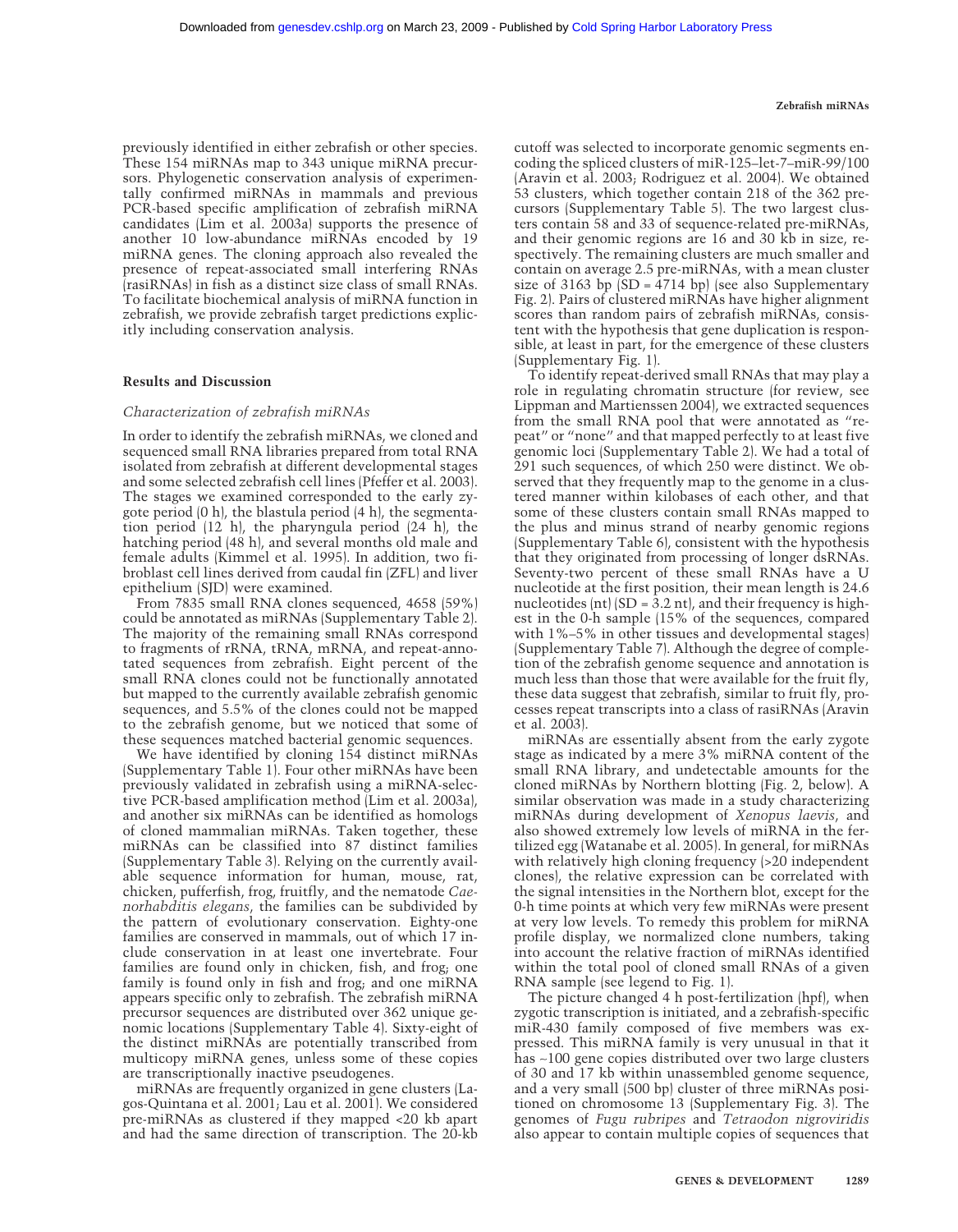**Chen et al.**



**Figure 1.** Graphic representation of the miRNA profile. The profile is based on clone numbers and is scaled such that the total number of clones from each RNA sample (Supplementary Table 2) is the same and arbitrarily set at 1000 clones. This adjustment corrects for the difference in the number of clones at different stages assuming that the total small RNA composition of each pool is constant. The profile shows  $log_2$  of normalized miRNA clone numbers. The black bars to the *right* identify miRNAs that reside in miRNA gene clusters (Supplementary Table 5), and they were grouped together because they are assumed to be coexpressed.

are either identical or closely related to zebrafish miR-430a, although the triple-repeat structure of the miR-430 miRNA clusters does not appear to be conserved in the other fish. This miRNA family is also related in sequence to the human and mouse embryonic stem (ES) cell-specific miRNAs (miR-291 to miR-295, miR-302, miR-371 to miR-373), which also occur in gene clusters (Houbaviy et al. 2003; Suh et al. 2004).

The expression of the miR-430 family clusters peaked at the 4-h stage, dominated the miRNA profile up to the 24-h-stage miRNA, and then decreased (Figs. 1, 2; Supplementary Table 1). This family was recently examined in zebrafish zygotic Dicer mutants, and injection of the processed form of a member of this miRNA family was able to rescue the brain morphogenesis phenotype (Giraldez et al. 2005). A miRNA related in sequence and expression level to zebrafish miR-430b was also discovered in *X. laevis*, and it peaked in expression during the blastula period (Watanabe et al. 2005), which roughly corresponds to the 4-h zebrafish developmental stage.

Another strongly expressed miRNA emerging early in development, at the 12-h stage, was miR-206, a member of the universally conserved miR-1 family, which was first shown to be specifically expressed in the adult mouse or human heart (Lee and Ambros 2001; Lagos-Quintana et al. 2002). miR-206 is ∼15 times more abundant in zebrafish than miR-1, and its timing of expression is similar in *X. laevis* (Watanabe et al. 2005).

At the 24-h stage, when segmentation and much of brain development have already taken place, we found that miR-9 and miR-124, both of which were shown to be specifically expressed in mouse brain (Lagos-Quintana et al. 2002), had accumulated to 5% of the miRNA pool, and this fraction increased to ∼30% at the 48-h stage. The relative increase in miR-124 is due to an increase in absolute expression level, as determined by Northern blotting (Fig. 2).

miR-122, which was shown to be specifically expressed in mouse liver (Lagos-Quintana et al. 2002), emerged at the 48-h stage. At this stage, the liver is a coherent mass of cells rostral to the intestine containing hepatocytes, but biliary function has not yet been established (Lorent et al. 2004).

The developmentally regulated and in nematodes best-characterized let-7 and lin-4/miR-125 family members

(for review, see Ambros 2004) showed very low expression levels, and individual members were only detectable by Northern analysis in the adult female zebrafish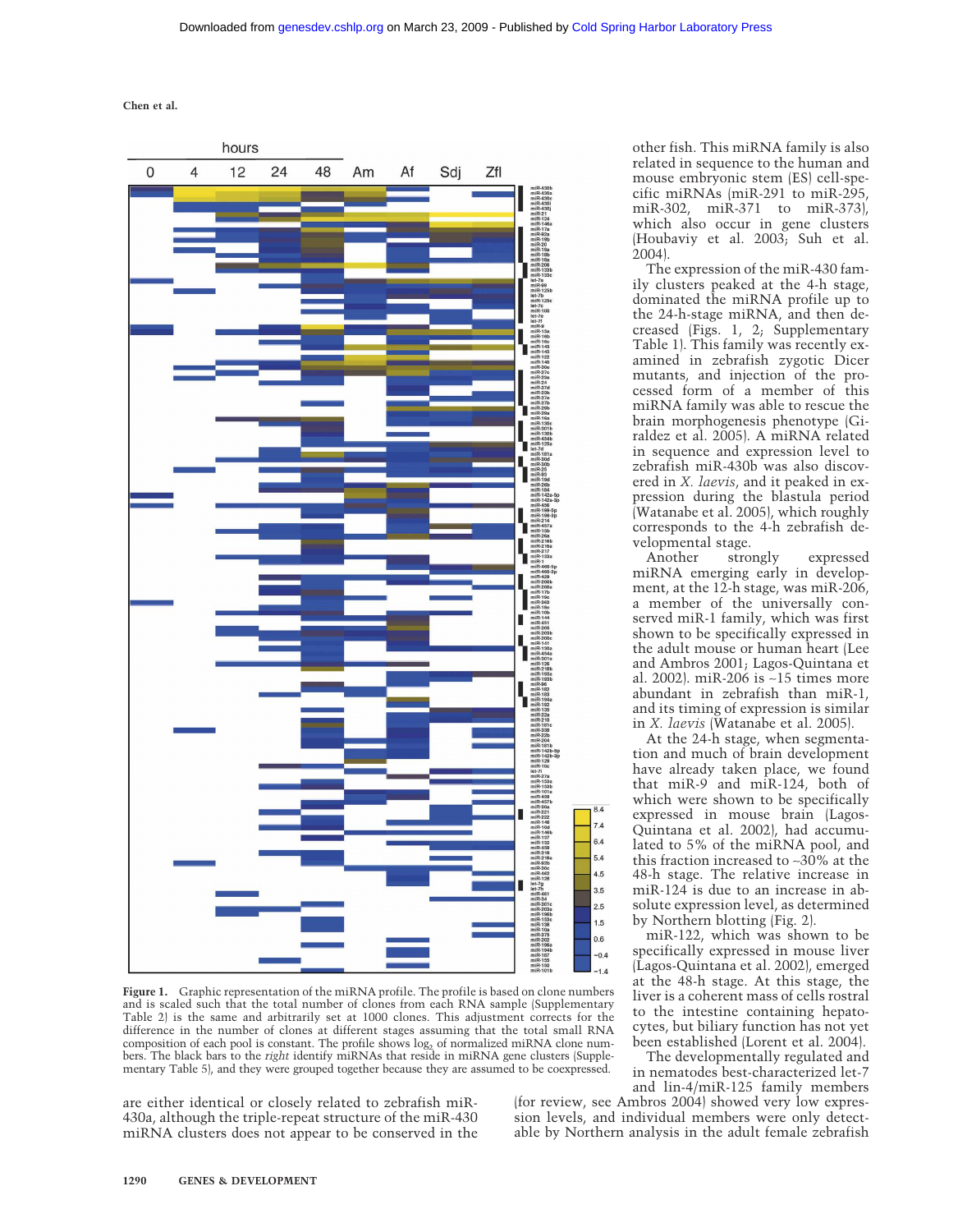#### **Zebrafish miRNAs**



**Figure 2.** Northern blot analysis of selected zebrafish miRNAs. The embryonic developmental stages are indicated in hours (h). Adult male (Am), adult female (Af), and fibroblast cell lines Sdj and Zfl are also examined. miR-L indicates the foldback dsRNA precursor form; miR refers to the mature predominantly 22-nt form. tRNA indicates the band detected with a probe complementary to  $tRNA_{val}$ to monitor equal loading of the samples.

and were enriched in the fibroblast cell lines (Fig. 2). In *X. laevis*, expression of let-7 members was also only detectable late in development, in the tailbud and tadpole stage (Watanabe et al. 2005).

The miRNA profiles of the fibroblast cell lines closely resemble each other, even though the cell lines were established independently from different tissue sources, liver and caudal fin. Their miRNA profile is dominated by the expression of miR-21, which accounted for ∼40% of all cloned miRNAs, followed by miR-146a, which accounted for ∼15% of all miRNA clones. The remaining 45% of miRNA clones are subdivided between 40 additional miRNA families, where the miR-15 and the let-7 families each represented ∼5%. The absolute amount of miR-21 in fibroblast cell lines, however, was comparable to the amount present in adult fish as determined by Northern blotting (Fig. 2).

#### *Predicted miRNA target genes and sites*

To date, predicted miRNA targets have only been provided for an incomplete set of zebrafish miRNAs (John et al. 2004). Another early study predicted miRNA targets conserved between mammals and the pufferfish *F. rubripes*, but does not present specific zebrafish targets (Lewis et al. 2003). To provide an overview of the potential control of gene regulation by miRNAs and for convenience in planning experiments, we provide several tables of miRNA targets at different levels of cross-species conservation (Supplementary Tables 8–10). Additional details about the predicted targets, such as sequence context of sites on aligned UTRs, are available at http://www.microrna.org/zebrafish. In general, target genes are ranked by the total alignment score (*S*), which reflects the sum over all sites for all miRNAs that may cooperatively target the gene if they are coexpressed (John et al. 2004). Note that one miRNA typically targets more than one gene (multiplicity), and one gene can be targeted by more than one miRNA (cooperativity) (Enright et al. 2003). The targets of the miRNAs that are highly expressed during early development  $\left($  <48 h)  $\right)$  (miR-430, miR-124, miR-206, and miR-9) are particularly interesting candidates for initial experimental validation. We note that many genes implicated in the Wnt and  $TGF\beta/Nodal$  signaling pathways important during development (Schier 2003) are predicted to be regulated by the strong and early expressed miR-430 family (Supplementay Table 8; see also http://www.microrna.org/ zebrafish).

The total number of predicted targets at a given score cutoff and chosen level of species conservation provides a rough estimate of the breadth of gene regulation by miRNAs within one species and the extent of cross-species conservation of specific miRNA–target relationships. Interestingly, there are strong differences in the specificities of individual miRNAs. For example, in *D. rerio*, the number of predicted target genes per miRNA, called target multiplicity (Enright et al. 2003), ranges from 0 to 99, with an average of 28 target genes per miRNA. The cooperativity of the miRNAs (the number of target sites per gene) ranges from 1 to 11, with an average of 2.5 miRNA target sites per gene (numbers based on targets conserved in fish and frog). In planning validation experiments, we think it is particularly important to take into account the cooperative or combinatorial control of gene expression by a group of miRNAs (Enright et al. 2003; Bartel and Chen 2004; Hobert 2004; John et al. 2004), which has recently also been called "coordinate" control (Krek et al. 2005).

Current computational target prediction methods applied to vertebrates differ in their emphasis on qualitative aspects. Some miRNA target prediction methods require a perfect match between miRNA positions 2–8 and its complementary target site (Rajewsky and Socci 2004; Lewis et al. 2005). Our method places a higher weight on this region in a dynamic programming method over the entire 21-residue length. Similarly, cooperativity is reflected in our method by numerical addition of *S* scores for all target sites by one or more miRNAs on a given gene, after removal of overlap. Such differences between algorithms tend to disappear for very high scoring targets. For example, 47% of the targets in Supplementary Table 8 have a perfect match with miRNA positions 2–8. We expect further improvements in target prediction methods to come from large-scale experimental validation.

#### **Material and methods**

#### *RNA isolation*

To collect total RNA from zebrafish at different developmental stages, zebrafish embryos were raised at 28°C under standard conditions in 0.3× Danieau's solution (Westerfield 1995). The following stages were examined: zygote period (0 hpf), blastula period (4 hpf), segmentation period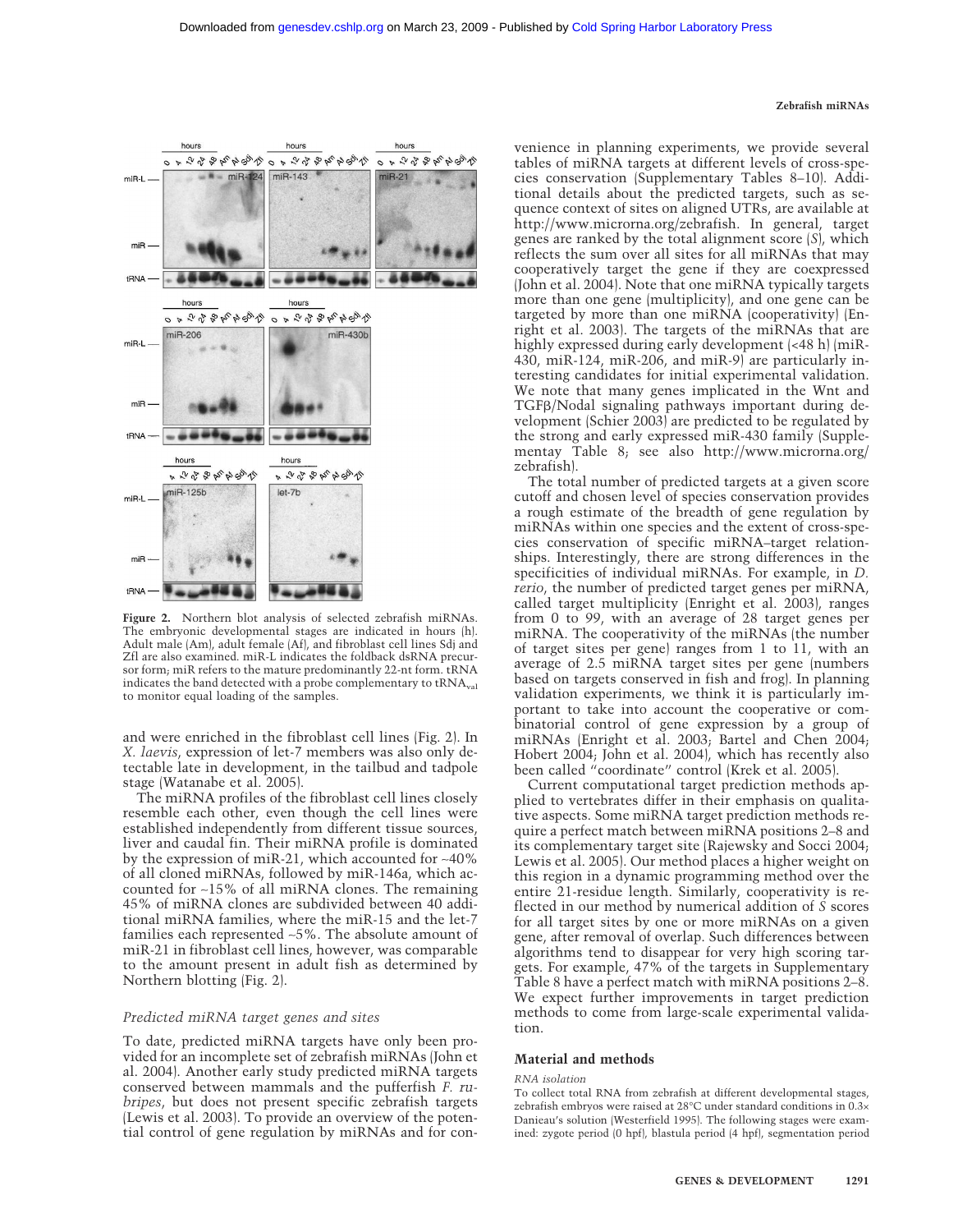#### **Chen et al.**

(12 hpf), pharyngula period (24 hpf), hatching period (48 hpf), and male and female adult (6 mo old). Total RNA was isolated from ∼1500 embryos per stage or six male or six female fish. To facilitate sample processing only 500 embryos or two adult fish were homogenized at a time with 5 mL of extraction solution, which was freshly prepared by mixing 1 volume of solution A (4 M guanidinium isothiocyanate, 25 mM sodium citrate, 0.5% N-lauroylsarcosinate, 50 mM  $\beta$ -mercaptoethanol) with 1 volume of acidic phenol (equilibrated with water at pH 4) containing 0.5% 5-hydroxychinolin (Chomczynski and Sacchi 1987). Five-hundred microliters of chloroform:isoamyl alcohol (24:1) and 250 µL of 3 M sodium acetate (pH 4.2) were added, and homogenization continued until a white and turbid solution was obtained. The solution was transferred to 15-mL glass centrifuge tubes and centrifuged for 10 min at 10,000 rpm (Sorvall SS34 rotor) at 4°C. The upper phase was transferred to a new tube, extracted with 1/2 volume of acidic phenol:chloroform:isoamyl alcohol (24:24:1), and centrifuged again for 10 min at 10,000 rpm at 4°C. The extraction of the aqueous phase was repeated until a clear interphase was observed. The RNA was precipitated from the aqueous solution by the addition of 2.5 volumes of ethanol and incubation at −20°C overnight. The RNA was collected by centrifugation for 30 min at 12,000 rpm at 4°C. The supernatant was discarded, and the pellet was redissolved in 1 mL of solution A. The RNA was precipitated by the addition of 1 mL of isopropanol and incubation for 15 min at room temperature. The RNA was then collected by centrifugation for 30 min at 10,000 rpm at 4°C, and the pellet was washed twice with 5 mL of 70% ethanol at room temperature. The dried pellet was dissolved in formamide to a concentration of ∼1 mg/mL.

#### *Zebrafish cell lines*

Zebrafish ZFL and SJD cell lines were purchased from LGC Promochem, catalog numbers CRL-2643 and CRL-2296, respectively. Cells were grown in standard culture medium (Dulbecco's Modified Eagle's medium supplemented with 15% fetal calf serum) at  $28^{\circ}$ C and 5% CO<sub>2</sub> in a humidified incubator. Cells  $(3 \times 10^8)$  were trypsinized, collected, and transferred to a small glass homogenizer. The RNA was isolated following the protocol described above starting with 3 mL of solution A.

#### *Small RNA cloning and Northern blotting*

Small RNA cloning was performed according to the alternate protocol (Pfeffer et al. 2003), using chemically adenylated 3' adapter and the truncated T4 RNA ligase 2, Rnl2(1–249) (Ho et al. 2004; Meister et al. 2004). As size markers for the RNA fractionation, the following 19- and 24-nt RNAs were used: 5'-<sup>32</sup>pCGUACGCGGGUUUAAACGA-3' and 5'-<sup>32</sup>pC GUACGCGGAAUAGUUUAAACUGU-3. Two-hundred micrograms of total RNA was used as starting material for library preparation. The PCR product was digested with PmeI restriction endonuclease to avoid cloning and sequencing of size markers before the second PCR step. Cloning and sequencing were performed as described (Pfeffer et al. 2004). On average, 300 clones containing concatamerized PCR products were sequenced per library. Northern blot analysis was performed as described (Pfeffer et al. 2004) loading 30 µg of total RNA per lane and using 5 <sup>32</sup>P-radiolabeled 21- or 22-nt oligodeoxynucleotides complementary to the predominantly cloned miRNA sequence. To monitor equal loading of total RNA, the blots were reprobed with 5'-TGGTGTTTCCGCCCG GTTT-3' to detect  $tRNA<sub>val</sub>$ .

#### *Sequence analysis*

We used the most recent version, Zv4 June 2004, of the zebrafish genome assembly produced by the Zebrafish Sequencing Group at the Sanger Institute (ftp://ftp.ensembl.org/pub/assembly/zebrafish/Zv4release). The genome assembly and some functional annotation are available from the genome browser at the University of California at Santa Cruz (http:// genome.cse.ucsc.edu). For our functional annotation, we assembled a database of rRNA, tRNA, snRNA, snoRNA, and mRNA sequences by querying GenBank (http://www.ncbi.nih.gov/Genbank/index.html), with the appropriate feature key and species (zebrafish, other fish including *Barbus barbus*, *Carassius carassius*, *Cynoscion nebulosus*, *Cyprinus carpio*, *Gobio gobio*, *Notropis hudsonius*, *Pimephales promelas*, *Rutilus rutilus*, *Oncorhynchus mykiss*, *Salvelinus alpinus*, *Salmo trutta*, mouse, and human). We additionally used a data set of human tRNA sequences (http://rna.wustl.edu/GtRDB/Hs/Hs-seqs.html), a data set of human and mouse sn/snoRNA sequences (http://condor.bcm.tmc.edu/smallRNA/ smallrna.html), the Rfam database of miRNAs (http://www.sanger.

ac.uk/Software/Rfam/mirna), and repeat annotations from University of California at Santa Cruz. We also queried GenBank for species, *Rattus norvegicus*, and for feature, scRNA (small cytoplasmic RNA). Finally, we incorporated the snoRNA database (http://www-snorna.biotoul.fr) as well as tables of predicted miRNAs (Lim et al. 2003a; Berezikov et al. 2005; Legendre et al. 2005) into our own database of noncoding RNA.

All small RNAs obtained by cloning were compared with functionally annotated sequences using the Washington University implementation (http://blast.wustl.edu, W. Gish, 1996–2004) of BLAST (Altschul et al. 1990) as well as in-house sequence alignment programs. For each small RNA, the best alignments to a functionally annotated sequence (up to at most three errors) were used to assign a functional category to the small RNA. In cases where multiple functional annotations were possible, we used the one reflecting the relative abundance of RNAs in the cell and the selection imposed by the cloning protocol (rRNA > tRNA > miRNA > sn/snoRNA > miscRNA > mRNA).

#### *Prediction of miRNA target genes and sites*

We used the miRanda method (Enright et al. 2003; John et al. 2004; software version 2.0 as available at http://www.microrna.org/miranda) to detect potential target sites for the zebrafish miRNA sequences (Supplementary Table 1) on any of the 23,524 zebrafish 3-UTR sequences retrieved from the ENSEMBL (build 29\_4c) database (Birney et al. 2004). Cut-off conditions for reported target sites: match score  $S \ge 140$  and duplex free energy  $\Delta G \le -10$  kcal/mol. Other parameters and conditions: scale factor *w* = 4.0 for complementary nucleotide match score in positions 2–8, counting from the miRNA 5'-end; not more than one non-Watson-Crick base pair at positions 2–8 and less than four G:U base pairs at positions 9–21. These parameters were chosen to reflect current knowledge as derived from a relatively small number of experimentally validated miRNA–target relationships and an even smaller number of validated miRNA–target sites (John et al. 2004).

Evolutionary conservation of candidate miRNA–target relationships was tested between zebrafish and several organisms (*F. rubripes*, *T. nigroviridis*, *Xenopus tropicalis*, *Gallus gallus*, *Mus musculus*, *Rattus norvegicus*, and *Homo sapiens*). Homologous miRNAs were defined as the most sequence-similar after cross-species alignment. Homologous gene pairs were retrieved using Ensmart (Kasprzyk et al. 2004). Sequence similarity of target sites, that is, of the mRNA subsequences after optimal alignment, was computed in terms of a weighted normalized sum (*C*) of the number of identical residues, with a weight, *w* = 4.0 on miRNA positions 2–8 and *w* = 1.0 elsewhere, reflecting nonuniform functional constraints along a target site. Target sites were considered conserved if  $C \geq 0.85$  between *D. rerio* and each of *F. rubripes*, *T. nigroviridis*, and *X. tropicalis*. Similarly, in mammals (human vs. mouse or rat), we required  $C \geq 0.9$ . Between fish and mammals, only the miRNA–target relationship was required to be conserved, with no additional cutoff in *C*.

#### **Acknowledgments**

We thank Erez Raz for support with zebrafish, S. Pfeffer and M. Lagos-Quintana for introduction to miRNA cloning, P. Landgraf for assistance in developing the miRNA annotation tools, M. Pack for discussion, S. Shuman for providing Rnl2 ligase, and members of the laboratory for critical reading of the manuscript. We also thank M. Wilson for the development of the Web interface to miRNA targets. The work was financially supported by NIH grant P01 GM073047-01 and the Bundesministerium für Bildung und Forschung (BMBF), Biofuture grant number 0311856.

### **References**

- Altschul, S.F., Gish, W., Miller, W., Myers, E.W., and Lipman, D.J. 1990. Basic local alignment search tool. *J. Mol. Biol.* **215:** 403–410.
- Ambros, V. 2004. The functions of animal microRNAs. *Nature* **431:** 350– 355.
- Ambros, V., Lee, R.C., Lavanway, A., Williams, P.T., and Jewell, D. 2003. MicroRNAs and other tiny endogenous RNAs in *C. elegans*. *Curr. Biol.* **13:** 807–818.
- Aravin, A.A., Lagos-Quintana, M., Yalcin, A., Zavolan, M., Marks, D., Snyder, B., Gaasterland, T., Meyer, J., and Tuschl, T. 2003. The small RNA profile during *Drosophila melanogaster* development. *Dev. Cell* **5:** 337–350.